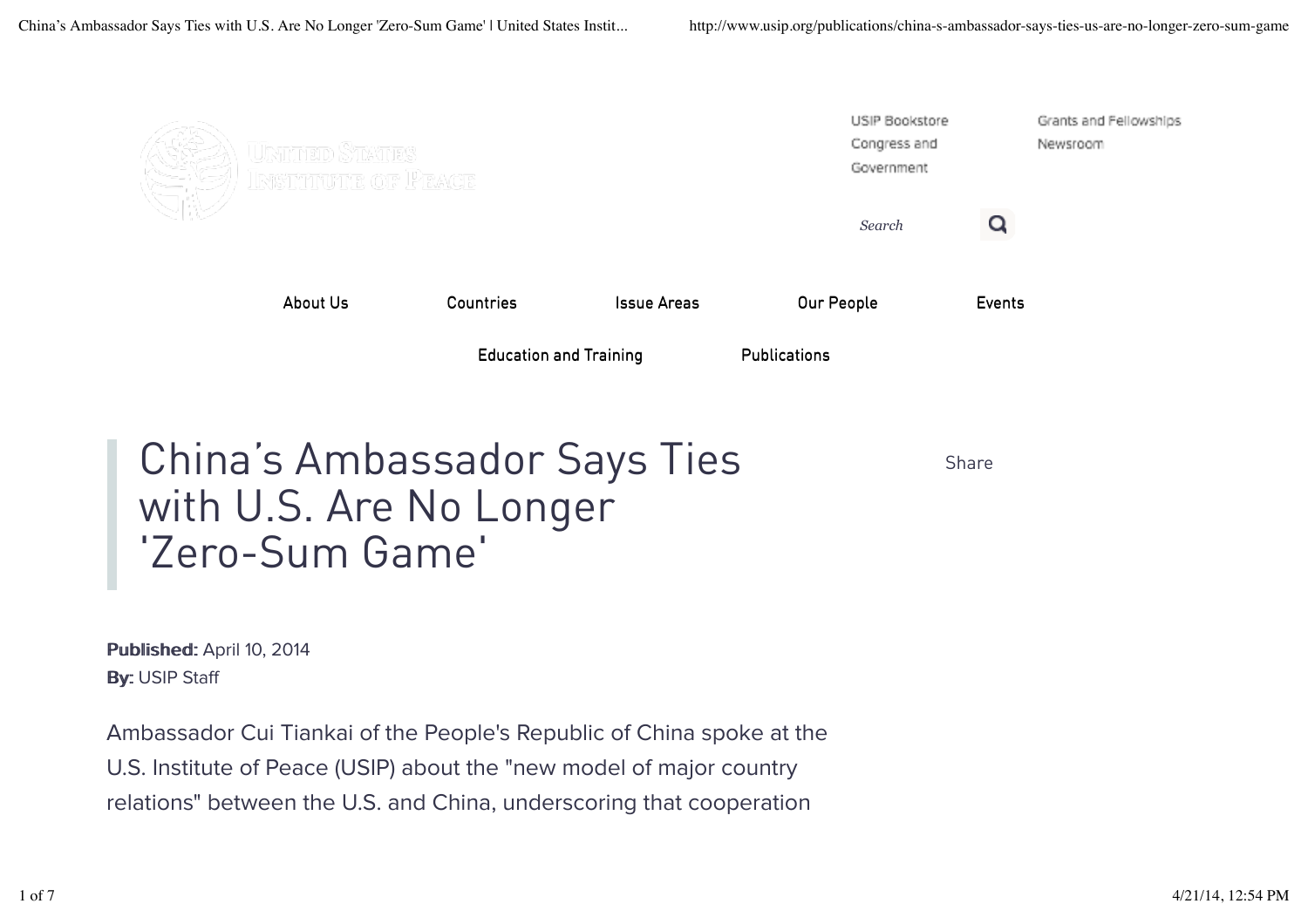

The new model, he said, is based on new global realities. "There's so much interdependence and connectivity that relations between major countries are no longer a zero-sum game," Cui told the audience at USIP today.

Nevertheless, even as relations have improved between the two countries, misunderstandings and differences were inevitable, he said. But, "Cold War legacies whether mental or material - are stumbling blocks rather than building blocks" to establishing a new world order for the 21st century.

Working closer on shared interests will help manage such differences, Cui said. Opportunities for the two countries to cooperate on peace and security matters include Afghanistan, counterterrorism, cross-border crime, international finance, global economic governance, the Korean peninsula and curbing the spread of nuclear

About Our Experts



**Stephanie Kleine-Ahlbrandt** 

Director, Asia-Pacific Program

Countries of Expertise:

China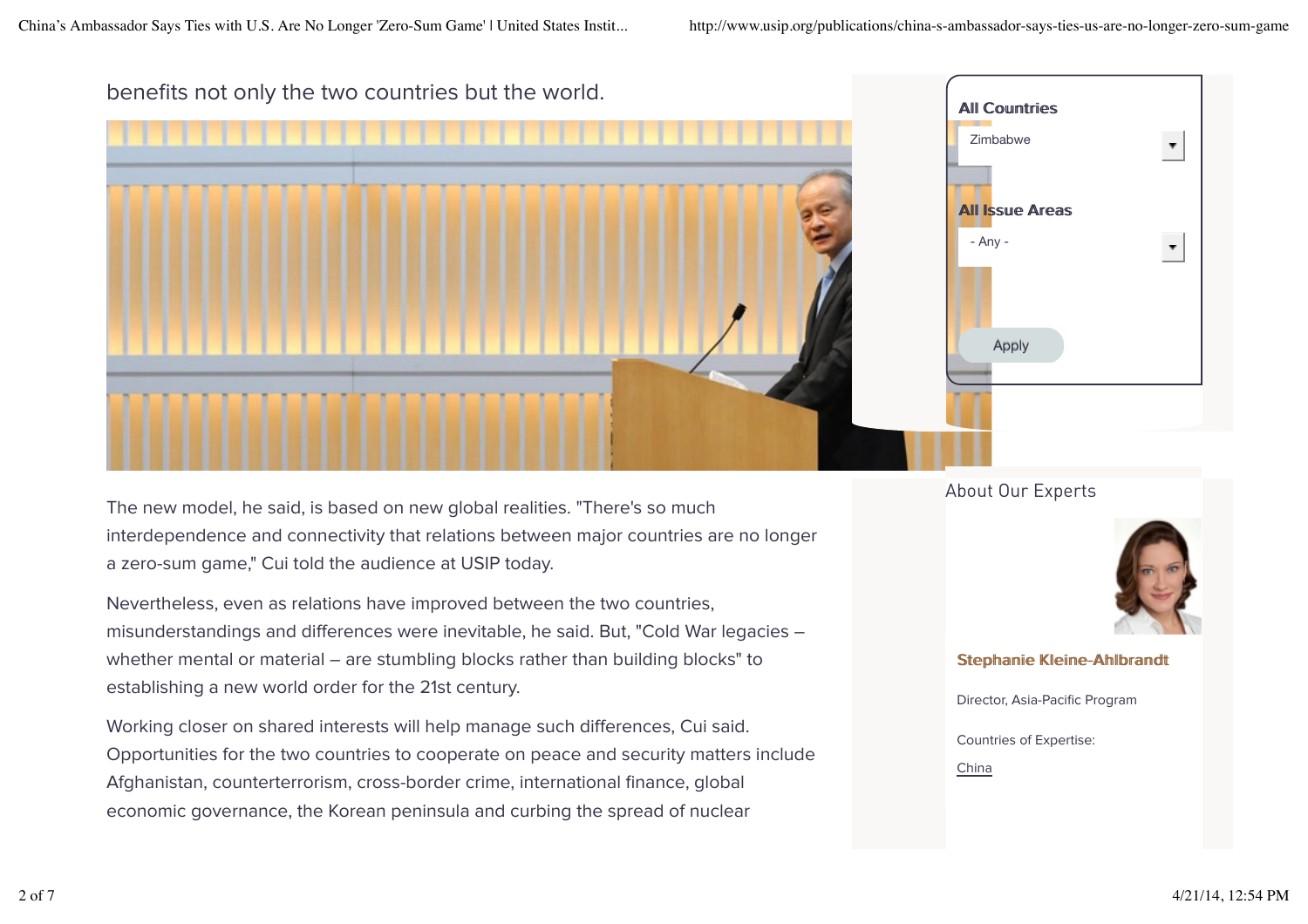weapons. Bilateral cooperation makes matters like the Korean peninsula manageable, he said. The ambassador added that this cooperation has already contributed to the overall security and prosperity of the Asia-Pacific region.

In a discussion period following his speech, USIP Chairman Stephen J. Hadley asked Cui whether "we are better now in terms of our crisis management procedures." The ambassador welcomed the new mechanisms for dialogue, communication and coordination, and said that improved understanding of crisis management on both sides. He also noted that enhancing military-to-military relations was an indispensable part of the new model for U.S.-China cooperation, nodding to some improvement in the last two years.

Hadley also asked the ambassador about China's influence over North Korea's nuclear ambitions and stability, commenting that many in the U.S. believe that North Korea could be a potentially divisive topic between the U.S. and China.

The ambassador responded that China was deeply concerned about the nuclear capability of the Democratic People's Republic of Korea (DPRK) and about the risks of another war or armed conflict – as that would directly impact China's national security interests. China has always stood for the denuclearization of the entire peninsula, he said. Stressing that this problem cannot be solved by China alone, Cui called for an intensified effort to move forward with the six-party talks.

Upon the event's conclusion, Stephanie Kleine-Ahlbrandt, director of USIP's Asia-Pacific programs, said, "I welcome Amb. Cui Tiankai's constructive remarks and his emphasis on areas in which U.S.-China interests converge and where we can expand cooperation, while at the same time underlining the need to carefully manage issues on which we disagree."

Kleine-Ahlbrandt added, "It was a very appropriate way to launch the 6th round of the USIP's U.S.-China Project on Crisis Avoidance and Cooperation," a track 1.5 dialogue



Stephen J. Hadley

Chairman, Board of Directors

### Related Event

# Exploring New Frontiers in Peacebuilding **Date** May 21, 2014 - 8:30am Washington

The U.S. Institute of Peace and the Alliance for Peacebuilding invite you to a day-long event to explore emerging trends and new frontiers in the field of peacebuilding, including cross-border criminal violence, new approaches to complex conflict environments, and the technology revolution and its impact on our field.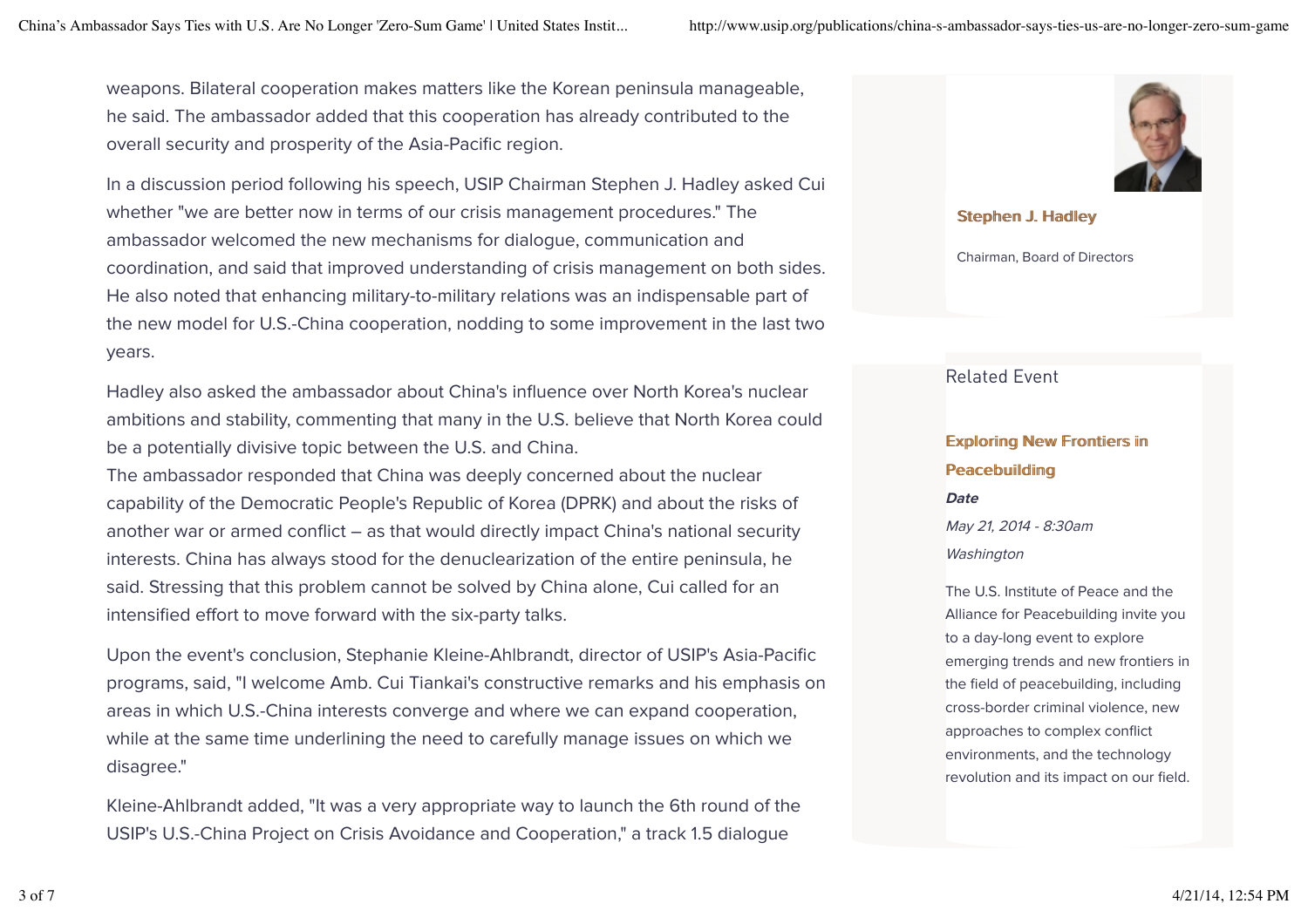#### running from today until Friday.

The dialogue, established in 2008 with the China Institutes for Contemporary International Relations (CICIR) and Fudan University, seeks to establish and strengthen recurring channels to address pressing policy issues, avoid crises and increase cooperation in unstable areas.

At the meeting this week, both sides will discuss management of the East China Sea crisis, management of North Korean nuclear and conventional scenarios, and how to deal with the threat of rising instability in Afghanistan and the wider region.

Explore further:

The full discussion is available at the bottom of the event page.

April 10, 2014

#### Issuue Areas<sup>-</sup>

Mediation and Facilitation Sustainable Economies

## Pakistan's New Government Seeks Exit from Economic Malaise

Pakistan Finance Minister Mohammad Ishaq Dar wrapped up a round of road shows for international investors recently as

### USIP Examines Sudan National Dialogue in Online Discussion

Several Sudanese experts joined Institute specialists for a wide-ranging, online-only discussion of prospects for launching a national dialogue in

### USIP & Afghanistan's Political **Transition**

Since 2011, USIP has advocated that Afghanistan's political transition, and the presidential election in particular, will be the most crucial factor in determining

### To receive the latest updates sign up for USIP's newsletters.

Sign Up

## U.N. Refugees Chief Guterres Urges Support for Fleeing **Syrians**

Calling the Syrian civil war and its spillover into neighboring countries "probably the worst humanitarian crisis in the world since the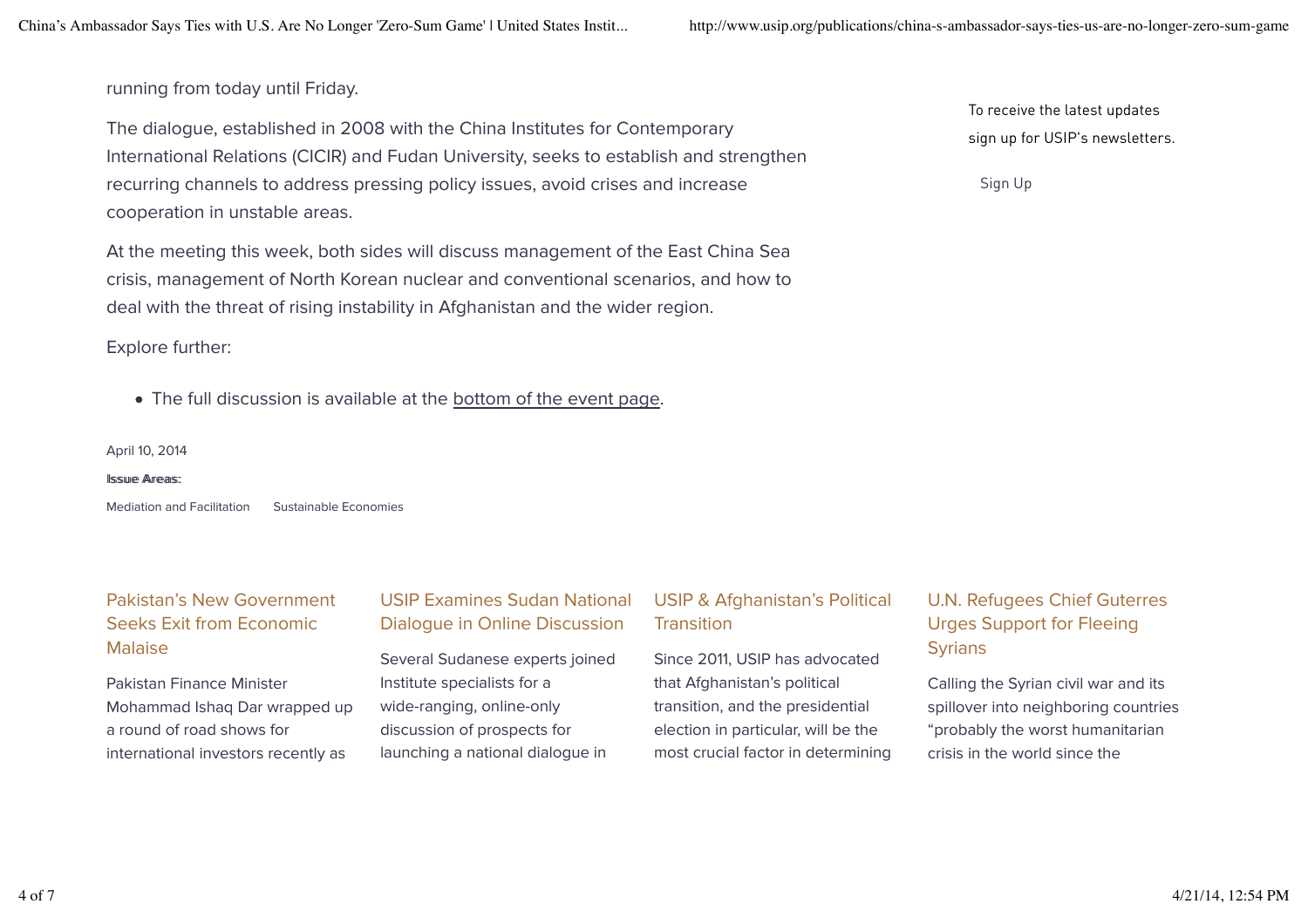the country returns to the bond markets after a multi-year hiatus. During an appearance at the U.S. Institute of Peace (USIP) last week, he joked that he was still in sales mode as he gave an upbeat assessment of the government's drive to strengthen the economy.

Sudan that could provide the basis for new, political arrangements, possibly including a new constitution and renewed efforts to peacefully address the country's violent, internal political conflicts.

the country's stability post-2014. USIP has conducted research, facilitated discussions, and raised awareness of this issue through publications, projects on the ground, events, and briefings for government officials on the importance of and need to support the political transition. Learn more on USIP's Support for a Successful Afghan Political Transition.

Rwandan genocide," António Guterres, the United Nations High Commissioner for Refugees, used a March 12 appearance at the Institute to appeal for greater international support for Syrians who've fled their homes because of the conflict and for the neighboring countries that are taking in millions of them.

#### More From: Stephanie Kleine-Ahlbrandt, Stephen J. Hadley

#### China's Ambassador Says Ties with U.S. Are No Longer 'Zero-Sum Game'

Ambassador Cui Tiankai of the People's Republic of China spoke at the U.S. Institute of Peace (USIP) about the "new model of major country relations" between the U.S. and China, underscoring that cooperation benefits not only the two countries but the world.

Like K62k **Follow @usip K39.5K followers** Research to the BBack to too the BBack to too too the BBack to too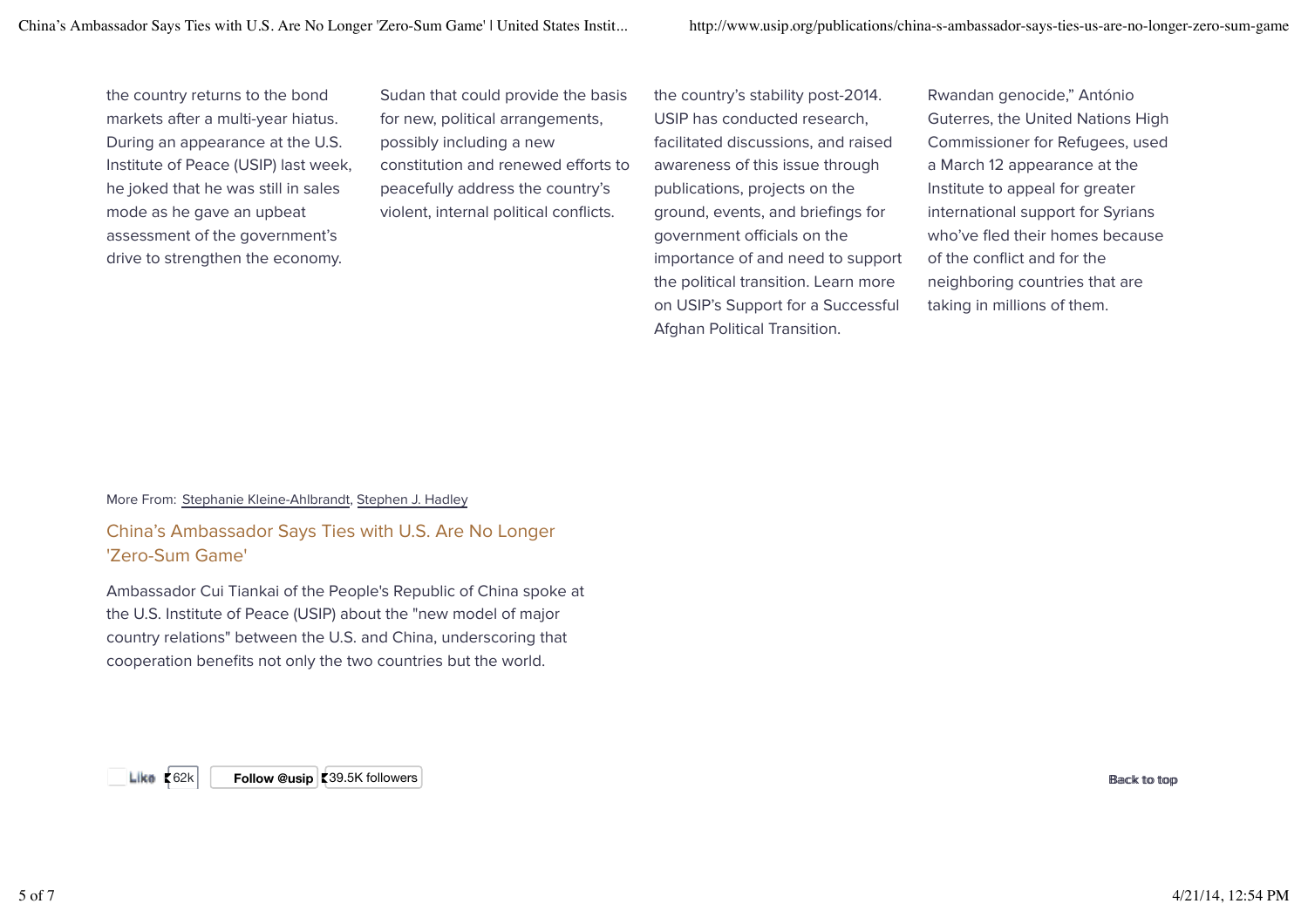#### Main menu

**About Us** 

Vision, Mission, Core Principles Strategic Plan History of the Institute Congressional Relations Intergovernmental Affairs Global Peacebuilding Center Hosting an Event at USIP Visit Us Work for Us USIP Library

**Countries** Afghanistan Colombia Egypt Iran Irao Israel and the Palestinian Territories Korean Peninsula Libya Myanmar/Burma Nigeria Pakistan Syria The Two Sudans

**Issue Areas** Conflict Analysis and Prevention Education Gender and Peacebuilding Media, Conflict, and Peacebuilding Mediation and Facilitation Post-Conflict Reconstruction Religion and Peacemaking Rule of Law Science, Technology, and Peacebuilding Security Sector and Governance Sustainable Economies Training

**Our People** Board of Directors Current and Past Leadership Experts

USIP Program Staff

Key Contacts

**Publications** 

Peace Briefs

Peaceworks

Special Reports

Peacemaker's Toolkit

**Books** 

#### **Events**

Upcoming Events Past Events Current USIP Webcast Upcoming Webcasts Past Webcasts

#### **Education and** Training

About the Academy Courses at USIP Online Courses Customized Courses Education and Training in the Field Teaching Resources and Simulations National Peace Essay Contest

Newsletters Media Resources Contact Us Bookstore Work for USIP Visit Us Host an Event at the Institute Visit the USIP Blog Site Map